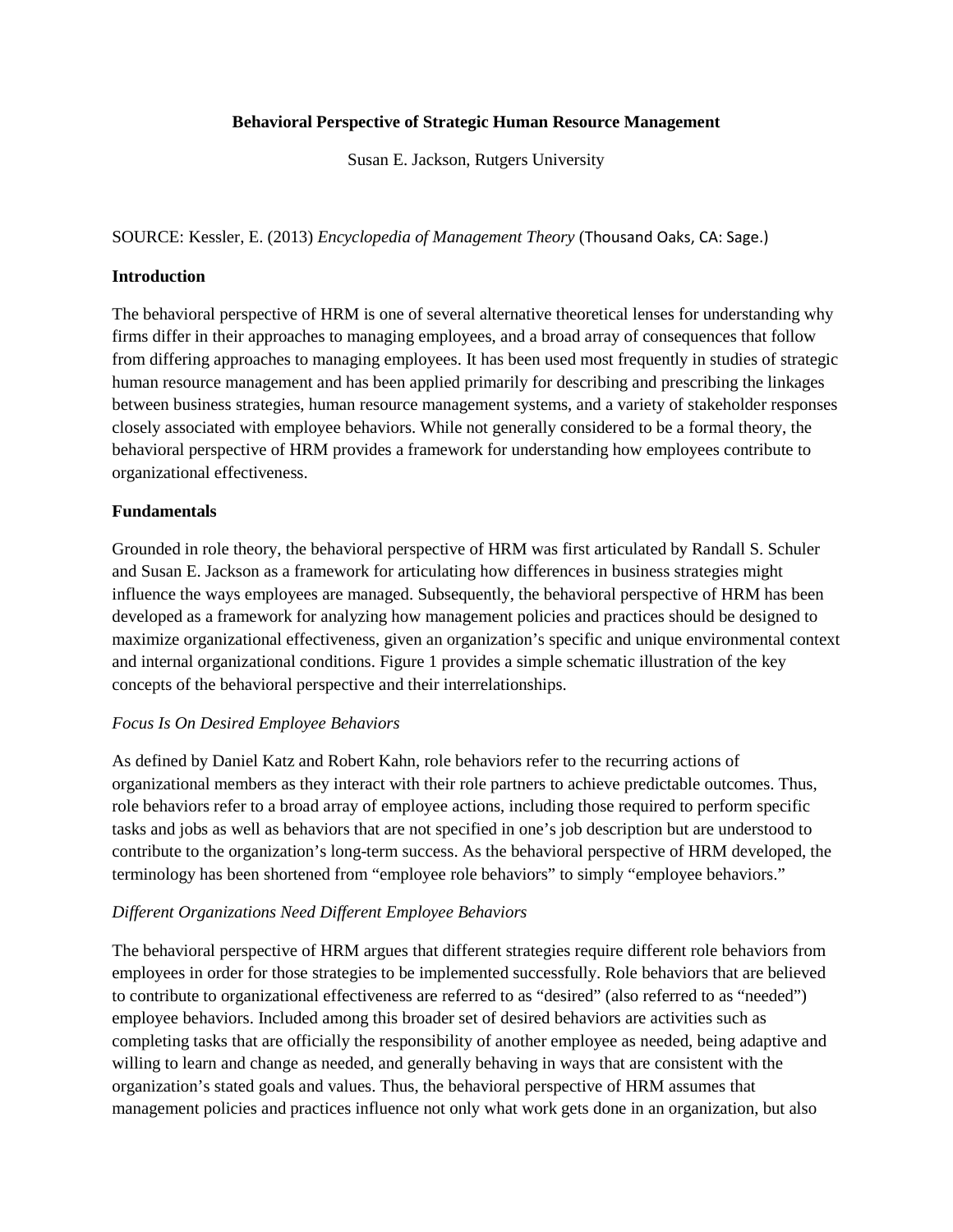how work gets done. The behavioral perspective also makes several other key assumptions, which are briefly described next. The following statement of assumptions also specifies the key concepts that comprise the behavioral perspective.



# **Figure 1. Overview of the Behavioral Perspective**

© Susan E. Jackson. Used with permission.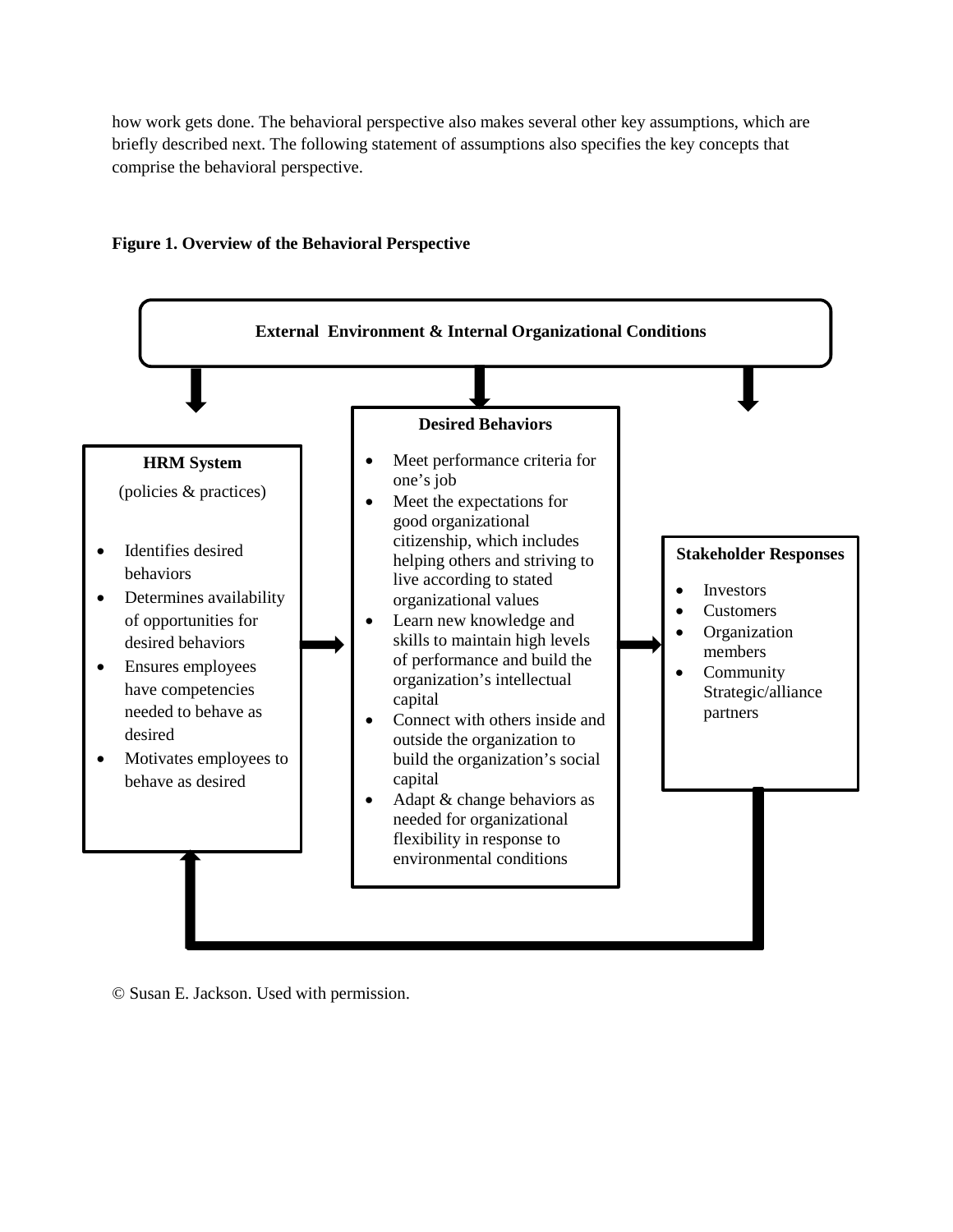### *Organizational Effectiveness Improves When Employees Behave as Needed*

The behavioral perspective of HRM assumes that the behaviors of employees are one of the major determinants of organizational effectiveness, as judged by the organization's primary stakeholders. Ultimately, stakeholders are an organization's most important role partners; it is the consequences of employee behaviors that are of primary concern to stakeholders. Ideally, employee behaviors are consistent with the long-term needs of the firm, given its competitive strategy and the expectations of others who depend on the employee—including role partners inside and outside the organization. The behavioral perspective recognizes that other factors (e.g., the actions of competitors, economic conditions, industry dynamics) also influence organizational effectiveness, but it focuses on employee behaviors because it is through behavior that organizational resources are transformed into goods and services that have economic value.

## *Employee Behaviors Reflect Situational Influences*

According to the behavioral perspective of HRM, the desirability of specific behaviors is influenced by a variety of contextual factors inside and outside the organization. Internal contextual factors that influence the behaviors needed for organizational effectiveness are aspects of the particular organization itself--its size, life cycle stage, competitive strategy, technology, structure, and history. External contextual factors that influence the desirability of specific behaviors are conditions outside the organization that affect organizational functioning, including: industry dynamics, institutional pressures, economic and political conditions, country cultures, and the action of customers. The behavioral perspective assumes that a comprehensive consideration of these contextual elements is needed to fully determine which employee behaviors are desirable. Thus, determining the desired employee behaviors for a specific organization is the first essential step for effective human resource management.

### *Management Policies and Practices Shape Employee Behaviors*

The behavioral perspective of HRM assumes that employee behaviors are malleable—that is, people are generally motivated to behave in ways that socially approved of by others and so are responsive to a variety of informational cues. Two sources of cues emphasized by the behavioral perspective are formal stated policies concerning how employees are to be treated and informal daily practices or the actual ways in which employees are treated.

An organization's formal policies and informal practices for managing employees function together as the human resource management (HRM) system. The many elements of an HRM system include policies and practices for recruiting, selecting, socializing, training, developing, supervising, evaluating, paying, recognizing, promoting, and terminating employees.

## *Effective Policies and Practices Support Needed Employee Behaviors*

All of an organization's many specific management policies and practices operate as a set of interrelated forces that influence employee behaviors. An effective HRM system guides employee behaviors toward desired behaviors by providing opportunities for employees to engage in the behaviors needed, ensuring employees have the competencies required to engage in those behaviors, and motivating employees to behave as needed. If one accepts the assumption that employees actively interpret and respond to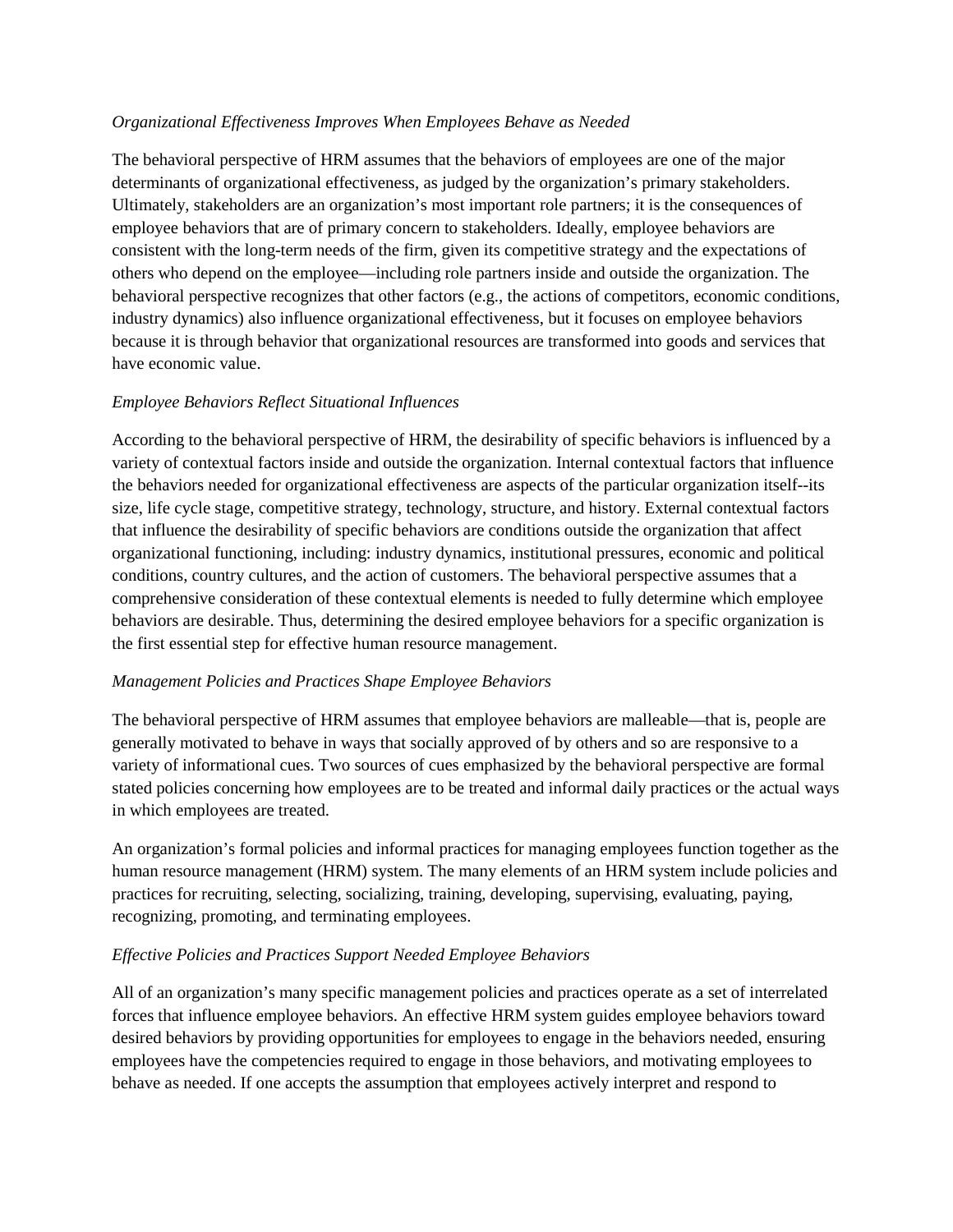managerial policies and practices, then it follows that an HRM system can direct employee behaviors in ways that increase the likelihood of long-term organizational effectiveness.

In order for employees to behave as needed, they must have the opportunities to do so. Structural arrangements, job designs, and technology are among the many factors that can create or block opportunities for employees to behave as needed. Given opportunities to behave as needed, employees can best meet the behavioral expectations of role partners if they have the required competencies, i.e., the skills, knowledge and abilities. HRM policies and practices can help ensure employees have the required competencies by attracting highly competent job applicants, hiring those who are most highly qualified, providing training and on-the-job learning opportunities, and rewarding employees according to the competencies they exhibit. Three components comprising employee motivation are: willingness to join the firm and stay with the firm as needed, the willingness to exert significant effort toward achieving organizational goals (e.g., working harder, longer, and/or smarter), and the willingness to work reliably at the agreed time and place in exchange an agreed compensation and under agreed working conditions. Policies and practices that influence motivation include the design of work, performance goals and incentives, feedback, opportunities for advancement, among others.

## *Effective Organizations Address the Concerns of Multiple Stakeholders*

Evaluations of organizational effectiveness must take into account the perspectives of the many stakeholders who are influenced by the actions of employees. Human resource management policies and practices are presumed to be effective when the expectations they communicates and the behaviors they elicit are congruent with the organization's behavioral requirements and satisfy employees' role partners. To achieve this goal, the human resource management policies and practices affecting employees must send clear and consistent messages about the desired role behaviors. The primary stakeholders for most businesses include investors, customers, members of the organization itself (i.e., other employees), members of the broader community, and the organization's strategic or alliance partners. Organizations are considered effective to the degree they satisfy their primary stakeholders. Thus, in order to evaluate whether an organization's management policies and practices are effective, the consequences of HRM policies and practices on each stakeholder group should be considered.

### **Evolution of the Behavioral Perspective**

The general model for understanding human resource management that is now referred to as "the behavioral perspective" reflects the influences of several earlier views of organizations. At the same time, when it was first introduced, it represented a major departure from earlier work in the area of human resource management and promoted a strategic approach to the study of human resource management.

As already mentioned, the behavioral perspective draws most directly on the earlier writings of Daniel Katz and Robert Kahn. In addition, it incorporates Michael Porter's approach to understanding the competitive strategies pursued by firms. The earliest description of the behavioral perspective, offered by Schuler and Jackson in 1987, used Michael Porter's description of competitive strategies as the basis for arguing that different business imperatives should lead organizations to prefer and adopt HRM systems that were congruent with the behavioral requirements of their strategies. Subsequently, after Jay Barney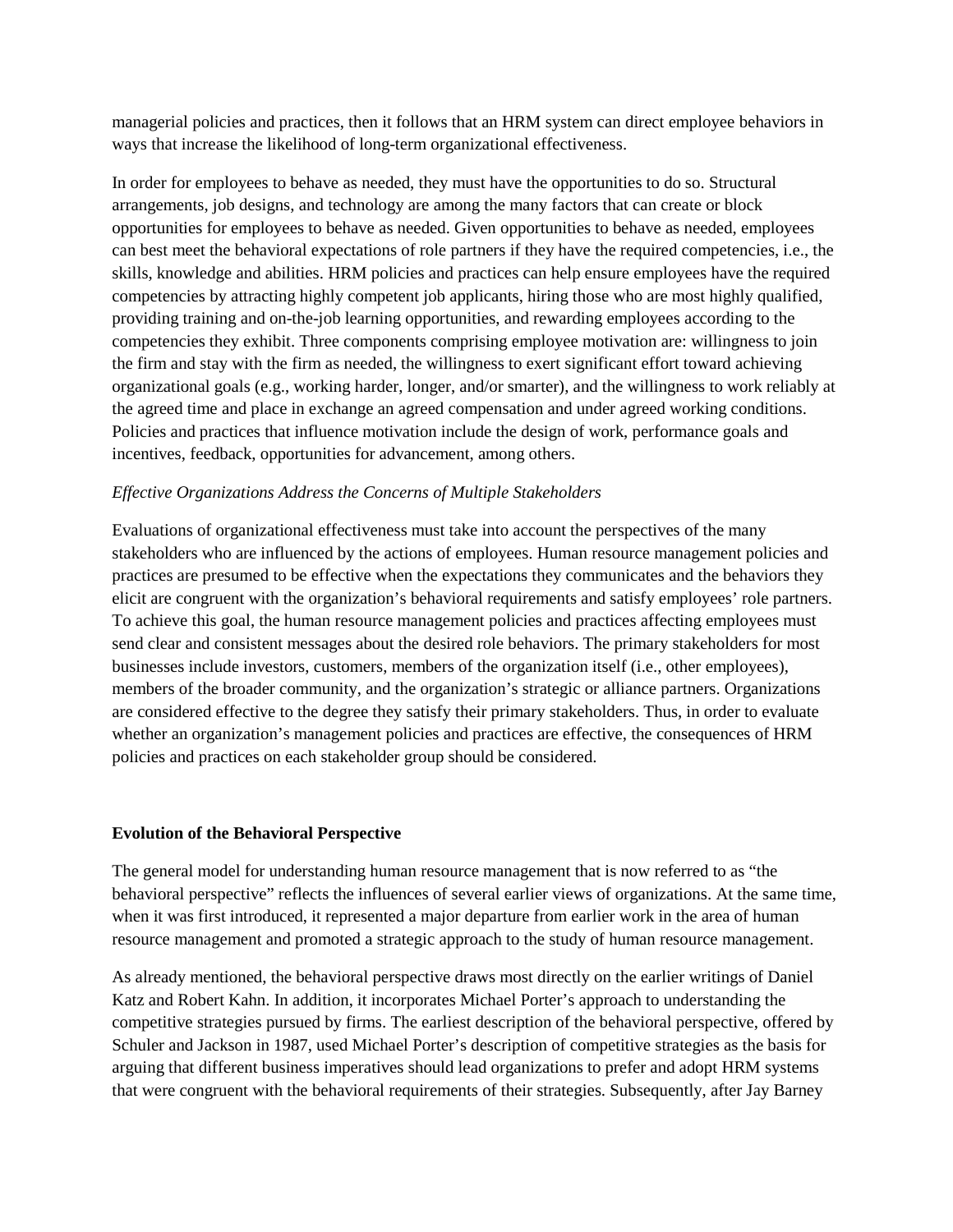introduced the resource-based view of the firm, the behavioral perspective directed attention to the organizational value of management policies and practices that create and maintain human/behavioral resources that are unique, rare, difficult for competitors to imitate, and valuable.

## *From "Best" Practices to Practices that "Fit"*

When it was first introduced, the behavioral perspective represented a departure from prior approaches to the study of human resource management in several ways. Most notably, the behavioral perspective argued that organizations can and often do design HRM policies and practices to achieve their own specific strategic objectives. In the past, HRM scholarship was grounded in a technical perspective, which assumes that some approaches to managing people are generally more effective than other ways of managing people. Thus, the goal for HRM research was to find the "best practices", and the objective of managers should be to adopt those "best practices." In contrast the behavioral perspective assumes HRM policies and practices should be designed to fit an organization's specific situation. That is, there is no "one best way" for managing people. Policies and practices that are effective for one organization may not be effective in other organizations because organizations differ in the specific employee behaviors that are needed in order to implement the business strategy and satisfy key stakeholders. Subsequently, alternative interpretations of this aspect of the behavioral perspective evolved into several competing theoretical perspectives, including the contingency and configurational perspectives.

### *From HRM Activities to HRM Systems*

The embracing of a systems view for understanding HRM also was a major departure from past approaches. Prior research typically focused on a specific type of HRM activity. For example, studies of how employees responded to particular forms of pay or compensation were conducted without taking into account the influence of other aspects of the total HRM system (e.g., hiring or training policies and practices). Subsequently, HRM scholars embraced the systems view and began investigations designed to understand how employees respond to a few specific types of HRM systems—e.g., high performance systems, high involvement systems, high commitment systems, and so on. Consistent with the behavioral perspective, subsequent studies of these HRM system archetypes assumed that employees imbued HRM systems with meaning, which in turn influences their job-related attitudes and behaviors. However, contrary to the logic of the behavioral perspective, subsequent research on archetypical HRM systems often ignored the assumption that each organization has somewhat unique behavioral requirements, which reflect the context in which the organization is situated.

### *From Employee Outcomes to Organizational Effectiveness as Criteria*

A third departure from prior approaches was broadening the criteria used to evaluate the effectiveness of HRM policies and practices. Prior research focused attention on a smaller set of employee outcomes that are general concern to most employers, especially individual job performance and a few other specific behaviors, such as accepting job offers, absenteeism, and turnover. Consistent with an approach that treats the organization as the focal unit for study, the behavioral perspective also drew increased attention to organization-level outcomes and to the array of role partners with whom employees interact. Thus, HRM scholarship began to investigate the relationships between entire systems of HRM policies and practices and measures of organizational effectiveness, including financial performance, customer satisfaction, and employer reputation.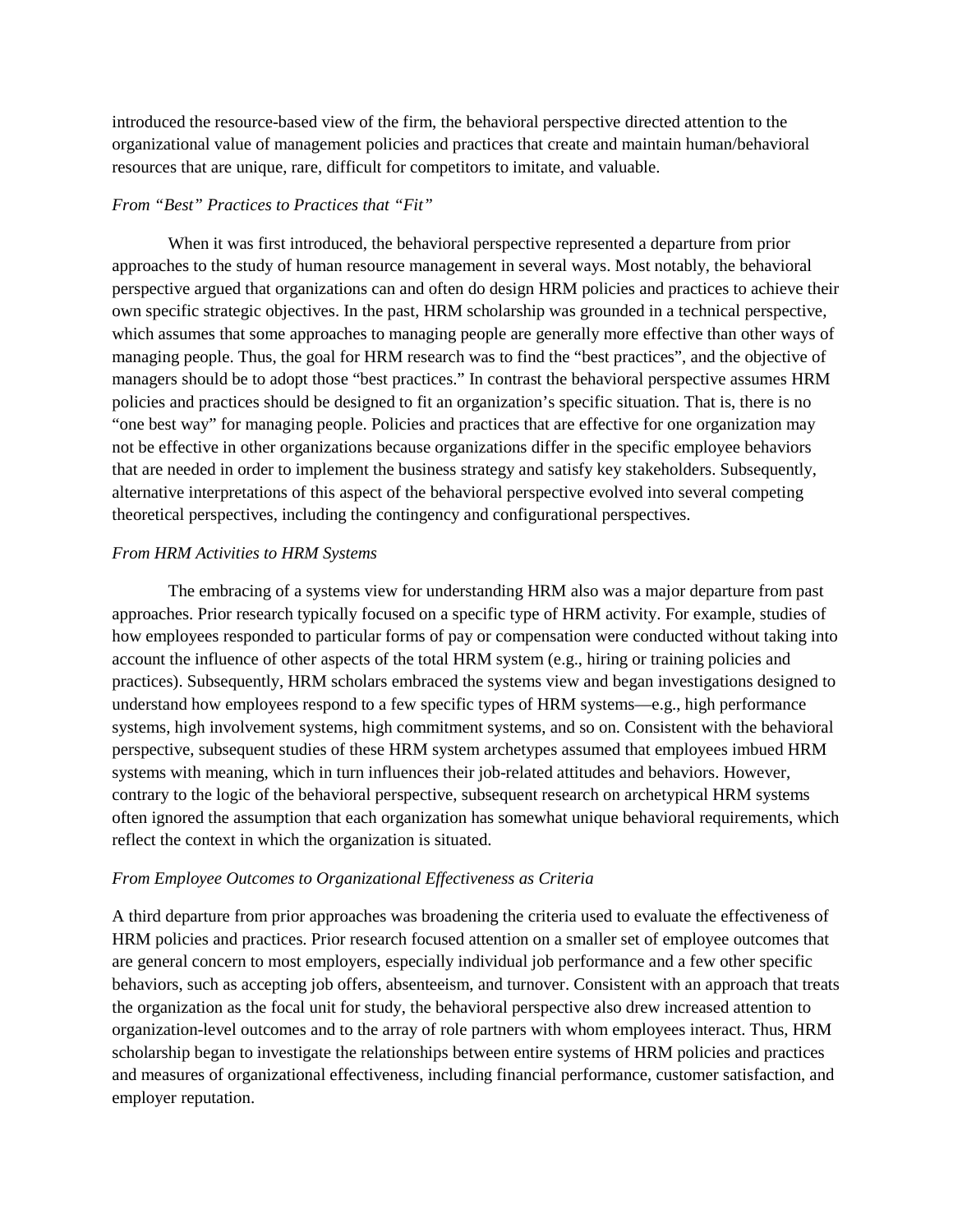In a fourth departure from past approaches, the behavioral perspective recognized that employee responses to an organization's HRM system reflect their interpretation of both the organization's formal statements about their practices and the actual behaviors of the organizational agents who are responsible for implementing those practices. Often, responsibility for designing the formal policies for managing employee behaviors lies with human resource professionals, while responsibility for implementing those policies lies with supervisors and managers; the actual behaviors of organizational agents responsible for managing employees—i.e., managerial practices--constitute the informal element of an HRM system. Formal policies can be thought of as distal stimuli, while informal practices can be thought of proximal stimuli. Research that investigates the question of how to create alignment between formal policies and informal practices has its roots in the behavioral perspective and highlights the importance of understanding the behavior of all employees at all levels in the organization.

#### **Importance and Influence of the Behavioral Perspective**

Perhaps the most important contribution of the behavioral perspective has been that it provided a bridge for joining together arenas of managerial scholarship that had previously been unconnected. Traditional HRM research had focused on understanding the behavior of individual employees, with little regard for how employee behaviors related to business strategies or the satisfaction of an organization's multiple stakeholders. Conversely, traditional research into strategic management had largely ignored the implications of strategic choices for managing the firm's employees; when implications for employee behaviors were acknowledged, the focus was on CEOs and other members of top management.

Another contribution of the behavioral perspective is that it provides a logic that can be used to predict and explain various relationships between characteristics of organizations and their environments on the one hand and management practices, on the other hand. For example, in one study of several hundred firms, the behavioral perspective what used to develop predictions HRM systems would differ among firms that placed greater value on innovation (versus other strategic imperatives such as cost reduction or quality enhancement). Consistent with predictions based in the behavioral perspective, HRM systems designed to support behaviors needed for innovation, such as risk taking and teamwork, were more likely to be found in firms pursuing competitive strategies that emphasized the development of innovative services and products. Similarly, an investigation of HRM practices in firms that emphasized the delivery of excellent customer service (versus products) found that the behavioral requirements of customer service (which is relatively intangible and co-produced through interactions with end-users) provided an explanation for the differences in HRM systems often found in service versus manufacturing industries. Jackson and her colleagues have also used the behavioral perspective to address the question of how to design HRM systems that encourage and support the behaviors needed in organizations that compete on the basis of knowledge, and to formulate a research agenda for investigating how HRM systems can be used to promote environmental sustainability.

The behavioral perspective also is proving to be important for its ability to provide insights about phenomena at multiple levels of analysis, including individuals, work teams, business units, organizations, and networks of related organizations. For example, a study of top management teams by Collins and Clark found that HRM practices that encouraged executives to build their internal and external social networks were associated with better firm performance, presumably because such networks could be leveraged to achieve organizational goals.